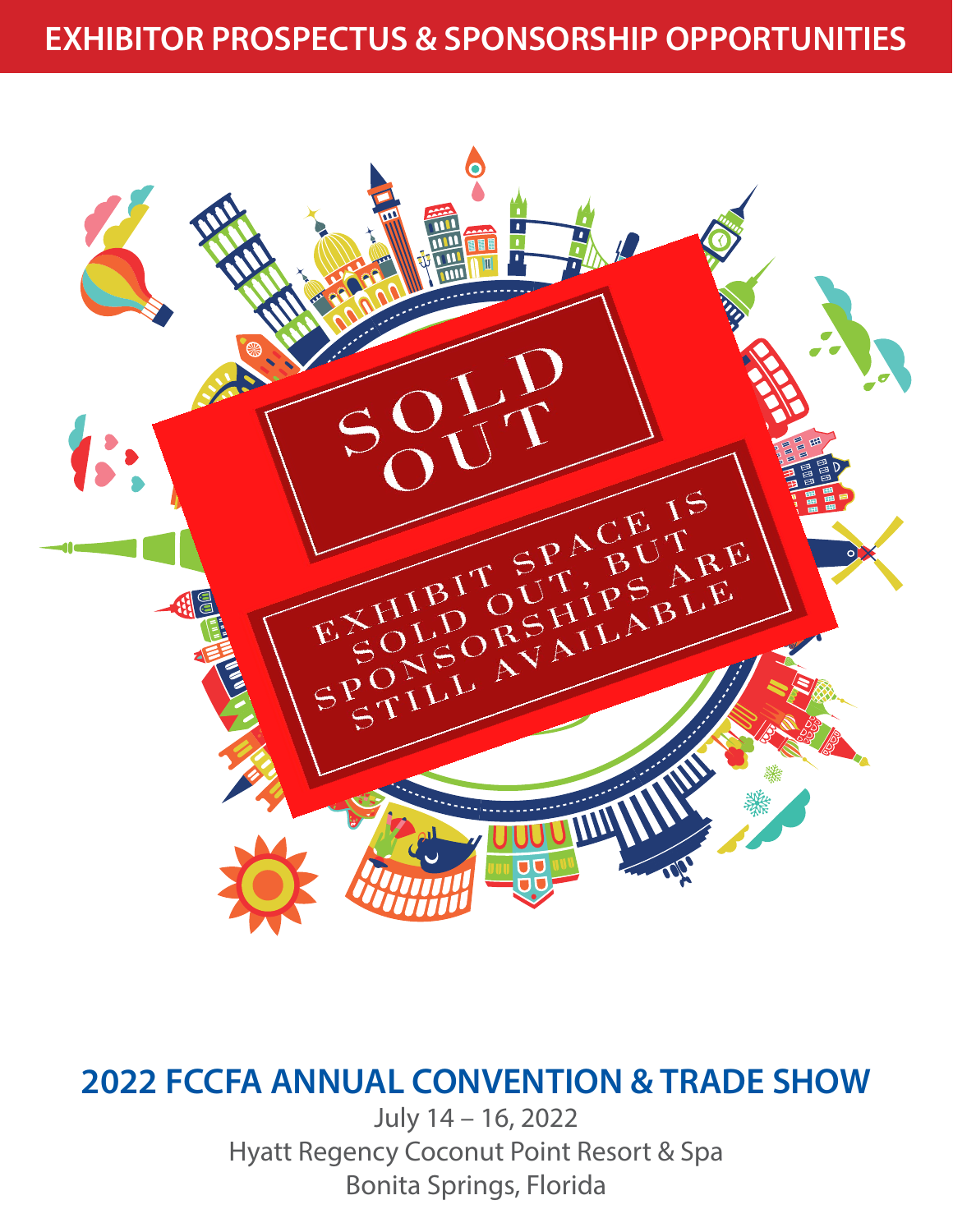## **AN INVITATION TO EXHIBITORS & SPONSORS**

On behalf of the Florida Cemetery, Cremation & Funeral Association, it is my pleasure to invite your company to participate in the 2022 FCCFA Annual Convention & Trade Show. The convention will take place **July 14 –16** at the Hyatt Regency Coconut Point Resort & Spa in Bonita Springs, Florida.

This year our convention theme is **"A World of Opportunities"**  and we will focus on the importance of creating occasions to motivate your staff with the power of change and the world that is coming with working alongside millennials and generations to come. Learn to show your clients **"A World of Opportunities"** in improving service to families and in retaining and recruiting staff through our funeral homes and cemeteries.

The relationships we have with you, our suppliers, are strategic components of the success our businesses have. I encourage you to please participate in the FCCFA convention which will not only be a great investment for your company, but will also provide you with valuable networking opportunities that will increase your return on investment as an exhibitor and/or sponsor.

## **2022 SCHEDULE OF EVENTS** (As of 01/28/2022)

### **THURSDAY, JULY 14**

| $8:30$ a.m. $-12:30$ p.m. | 2022 Vicki Uselton Memorial Golf Tournament |
|---------------------------|---------------------------------------------|
| 4:00 p.m. $-6:00$ p.m.    | <b>Registration Desk Open</b>               |
| 6:30 p.m. $-7:30$ p.m.    | Welcome Reception                           |
| 6:30 p.m. $-8:30$ p.m.    | Exhibitor Registration & Setup              |

### **FRIDAY, JULY 15**

7:30 a.m. – 9:00 a.m. Breakfast On Your Own 7:30 a.m. – 9:45 a.m. Exhibitor Registration & Setup 7:30 a.m. – 5:30 p.m. Registration Desk Open 10:15 a.m. – 5:30 p.m. Trade Show Hall Open 10:15 a.m. – 10:30 a.m. President's Welcome 10:30 a.m. – 11:30 a.m. **GENERAL SESSION** 11:30 a.m. – 1:00 p.m. Lunch with Exhibitors in Trade Show Hall 1:00 p.m. – 2:00 p.m. **GENERAL SESSION** 2:00 p.m. – 3:00 p.m. Beverage Break in Exhibit Hall 3:00 p.m. – 3:30 p.m. **GENERAL SESSION** 3:30 p.m. – 4:15 p.m. Annual Business Meeting & Elections 4:30 p.m. – 5:30 p.m. Networking Reception in Trade Show Hall

The FCCFA convention is unique in design! The trade show, general sessions, as well as other activities will all take place in in the trade show hall. We have scheduled lunch on Friday, a reception on Friday evening, breakfast on Saturday and trade show breaks each day between the educational sessions to provide your company networking opportunities with the attendees while displaying your products and services. We have some new sponsorship opportunities this year so be sure to check those out. This convention is a great way to meet the most providers in one location during 2022 and provide an exceptional experience for your company.

We invite you to participate in this excellent opportunity and look forward to seeing you in July in Bonita Springs!

Sincerely,

TW

Rick Prindiville FCCFA President

#### **SATURDAY, JULY 16**

| 8:00 a.m. – 12:00 p.m. Registration Desk Open |                                                         |
|-----------------------------------------------|---------------------------------------------------------|
| 8:30 a.m. – 10:00 a.m.                        | Breakfast with Exhibitors in Trade Show Hall            |
| 8:30 a.m. – 12:00 p.m. Trade Show Hall Open   |                                                         |
| 9:30 a.m. – 10:30 a.m. <b>GENERAL SESSION</b> |                                                         |
| 10:30 a.m. - 11:00 a.m.                       | Break in the Trade Show Hall                            |
| 11:00 a.m. - 12:00 p.m.                       | <b>GENERAL SESSION</b>                                  |
| 6:30 p.m. – 7:00 p.m.                         | Networking Reception                                    |
| 7:00 p.m. – 10:30 p.m.                        | Celebration of Life / Dinner /<br>Installation & Awards |

*(Note: Each exhibit booth and table top display package includes (2) tickets to the Reception & Banquet Dinner on Saturday evening.)*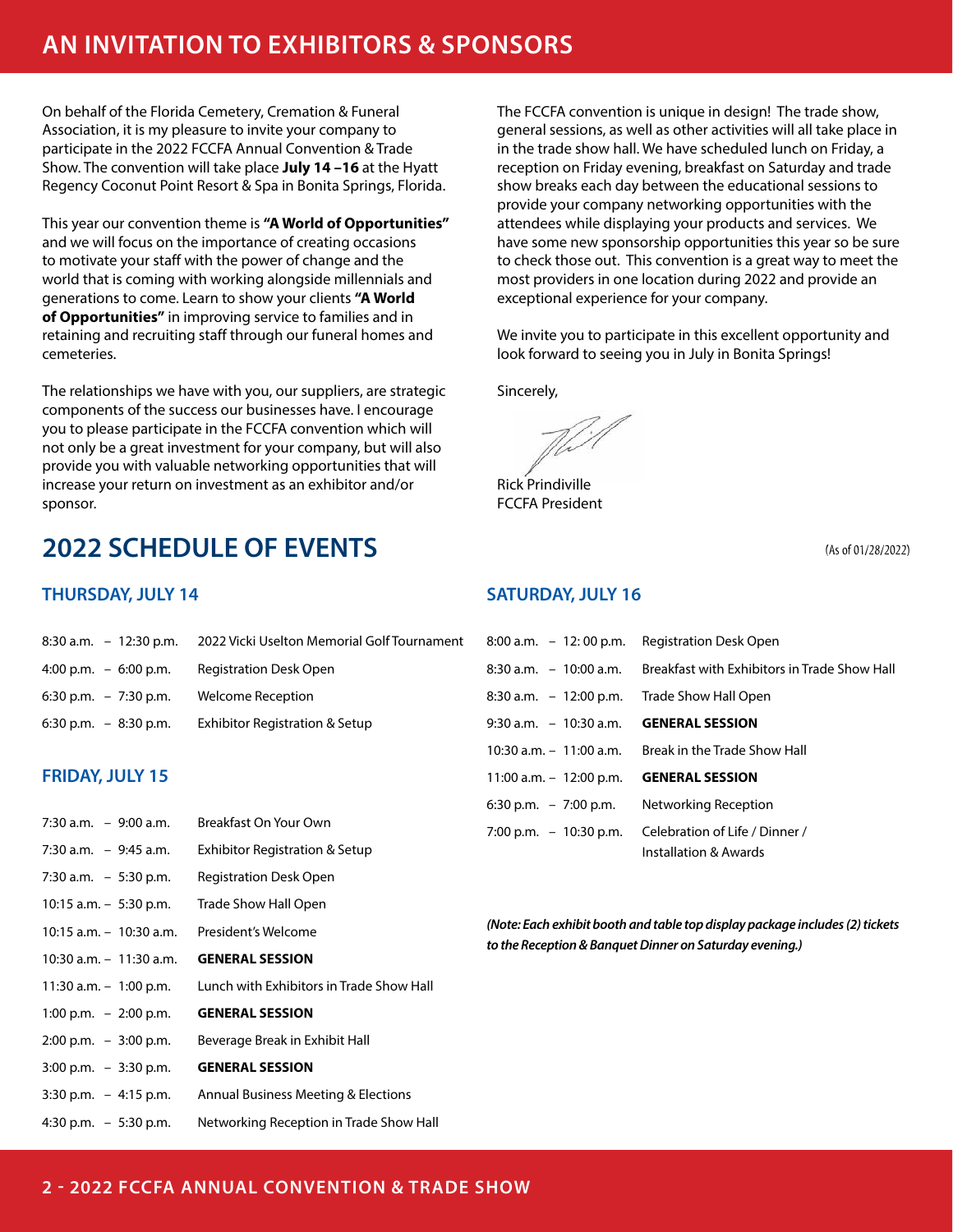## **EXHIBIT BOOTH & TABLE TOP DISPLAY PACKAGES**

### **\$995 – 8' X 10' Booth – Member \$1,250 – 8' X 10' Booth – Non-Member**

### **2022 Exhibit Booth Package Includes:**

#### » One (1) 8' X 10' exhibit booth, 3' high side rails and 8' high back draping, 6ft. skirted table, two (2) chairs, wastebasket & identification sign

- » Two (2) Exhibitor name badges with full access to all sessions and events in trade show hall
- » Two (2) Tickets to the Reception & Banquet Dinner on Saturday Evening
- » Recognition in the convention program and on signal the convention
- » Recognition as an exhibitor on  $t$

#### **Hall Security**

for your display.

**NOTE: All booths and table top displays with the assigned on a first-come, first-come, first-come, first-served basis upon receipt of payment in full. An exhibitor kit** with order forms, deadlines and additional information will be exhibited to each confirmed exhibitor. Additional exhibitor name badges may **be purchased once you receive you and information and information and information and information and information and information and information. All shipping, and equipment unless stated**  $\sim$ above will be at the expe



### **2022 Table Top Display Package Includes:**

- » One (1) 6' x 8' table top display, 6 ft. skirted table, 3' high side rails on three sides, two (2) chairs, wastebasket & identification sign
- » Two (2) Exhibitor name badges with full access to all sessions and events in trade show hall
- » Two (2) Timets to the Reception & Banquet Dinner on

Saturday Evening

the convertion

tion program and on signage at

on the FCCFA website

The exhibit area will be locked at the protection of the protection of the protection of the exhibits. Only authorized personnel will have access to the exhibit area during non-show hours. The holy take all reasonable precautions to avoid the loss of exhibitor's property by theft or fire, but under no circumstances shall the hotel management or FCFA behall the hotel management or such losses. It is recommended that exhibitors cover their property with suitable insurance. Children are allowed in the exhibit are allowed in the exhibit are allowed in the necessary precautions for their safety as well as

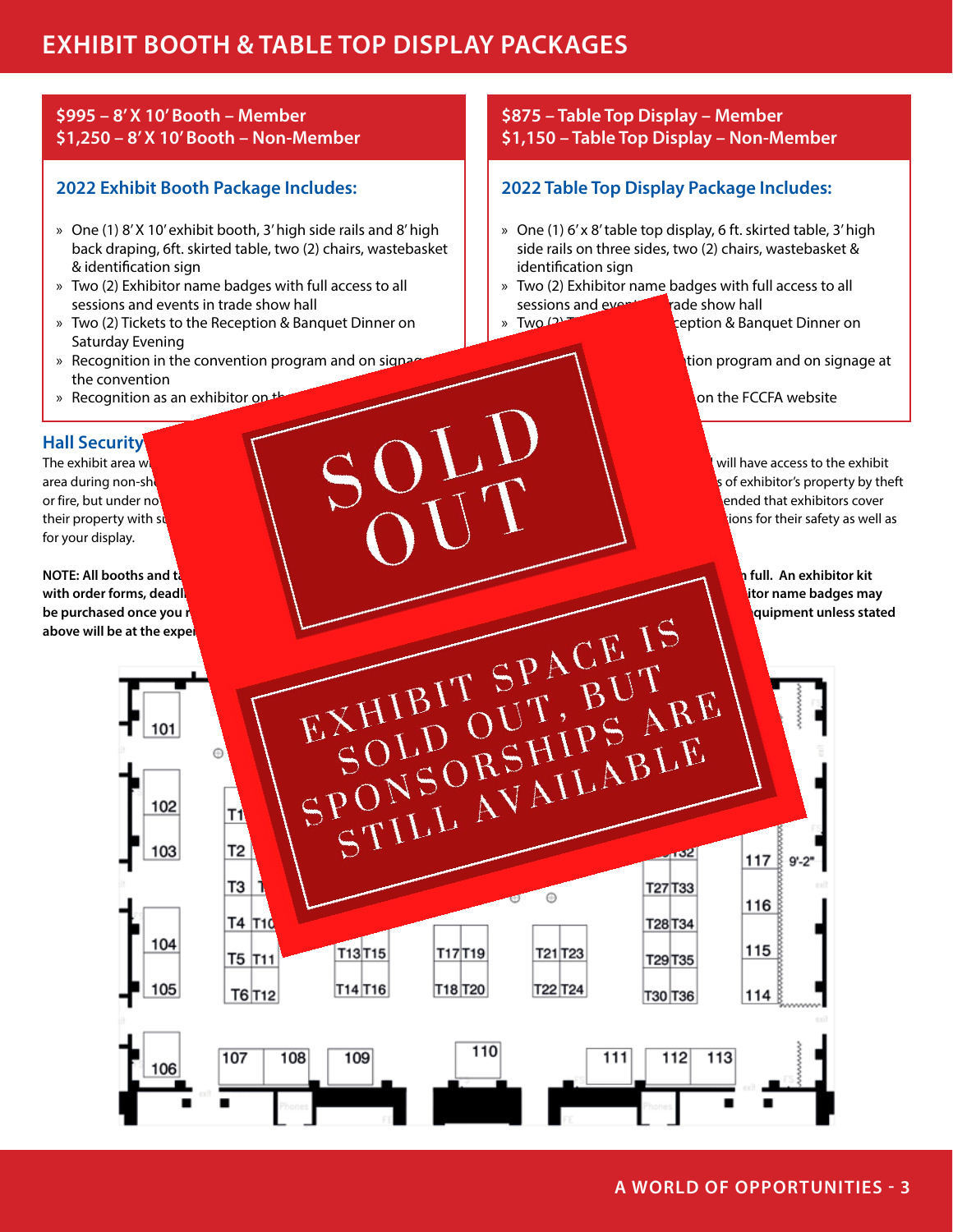## **2022 SPONSORSHIP OPPORTUNITIES**

### **Every sponsorship option will receive the following:**

- » **Recognition on the FCCFA Convention webpage**
- » **Recognition in convention promotional emails to all FCCFA members**
- » **Company recognition in the bi-monthly electronic newsletter**
- » **Complete list of all FCCFA attendees and contact information** *(one week prior & one week after convention)*
- » **Recognition in the onsite convention program given to all attendees**
- » **Verbal recognition and recognition on event signage at the convention**
- » **PowerPoint recognition slide run in general session**



### **FCCFA BOARD OF DIRECTORS MEETING – \$500**

**CONVENTION KEYNOTE SPEAKER – \$5,000**

**THURSDAY WELCOME RECEPTION – \$2,000 (3 available)**

**FRIDAY LUNCH IN THE TRADE SHOW HALL – \$2,000**  *(5 available)*

**FRIDAY PM BEVERAGE BREAK – \$1,000**

**FRIDAY NETWORKING RECEPTION – \$1,500**  *(3 available)*

**SATURDAY BREAKFAST IN THE TRADE SHOW HALL – \$1,750** *(4 available)*

**FCCFA GOLF TITLE SPONSOR TOURNAMENT – \$2,750**

**GOLF TEE SIGNS – \$150** *Tee sign with sponsor logo at golf hole*

**SATURDAY EVENING RECEPTION – \$1,500**  *(3 available)*

**SATURDAY EVENING BANQUET DINNER – \$2,500**  *(6 available)*

**SATURDAY EVENING BANQUET DINNER ENTERTAINMENT – \$1,500**

**CONVENTION TOTE BAGS – \$2,500**

**ATTENDEE LANYARDS – \$1,500**

**HOTEL KEY CARDS – \$2,500**

(NOTE: Sponsorships will be assigned based on the date contract is received with payment in full. All sponsorships will be reserved on a first-come, first-served basis. All sponsorships must be paid in full to receive benefits described in sponsorship details.)

For more information on sponsorship opportunities, please contact Elizabeth Lane, FCCFA Senior Meeting Planner, at elane@ executiveoffice.org or 800.226.3332.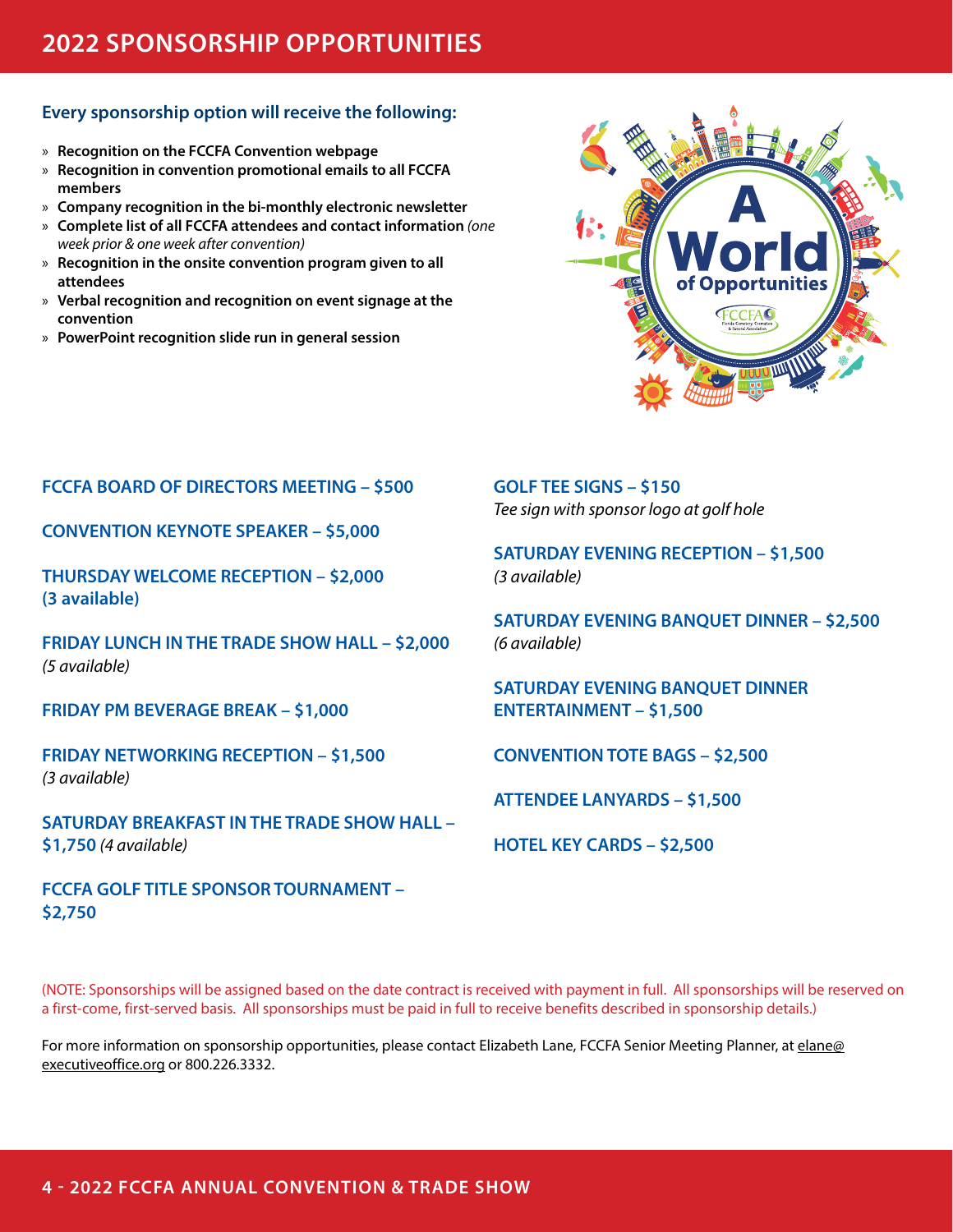**AGREEMENT:** The following terms shall become binding upon acceptance of this agreement between the applicant and his/ her employees and the Florida Cemetery, Cremation and Funeral Association (FCCFA), the meeting and exhibits host.

**BOOTH ASSIGNMENT:** Exhibit space will be assigned based on the date contract is received with payment in full. In the case of multiple contracts received on the same date, priority will be given to those exhibitors who are also sponsors and to those who have previously exhibited with the FCCFA.

**SPONSORSHIPS:** Sponsorships will be assigned based on the date contract is received with payment in full. All sponsorships will be reserved on a first-come, first-served basis. All sponsorships must be paid in full to receive benefits described in sponsorship details.

PUBLIC POLICY: Exhibitors are charged with knowledge of all ordinances and regulations pertaining to taxes, health prevention, customs and public safety while participating in this event. Compliance with such laws is mandatory for exhibitors and the responsibility of the exhibitor.

**DISMANTLING: No part of an exhibit shall be removed during show hours. Exhibits must be kept intact until 12:00 p.m. on Saturday, July 16, 2022. All exhibits must be dismantled and removed by 2:00 p.m. on Saturday, July 16, 2022; otherwise FCCFA reserves the right to remove the exhibit at the exhibitor's expense.**

**EXHIBIT DIMENSIONS: 8' X 10' booths – Height of any part of the display may not exceed 8' from the floor or the display come forward by more than 10'. Table top displays – height of any part of the display may not exceed 6' from the floor or the displays come forward by more than 8'. Table top displays may not block view of other table top displays. Please review the exhibitor section for more information.**

**USE OF EXHIBIT SPACE:** Exhibitors shall reflect their company's highest standards of professionalism while maintaining exhibit space during exhibit show hours. No exhibitor shall assign, sublet or share exhibit space.

**LITERATURE DISTRIBUTION:** All literature must be distributed within the booth space assigned. No materials may be placed on tables or chairs, attached to meeting space walls or ceilings, or left in public places or distributed in aisles, lounge areas or other exhibitor booths. Items found in these places will be disposed of without question.

**DAMAGE TO PROPERTY: Exhibitors are** liable for any damage caused to building, floors, walls, columns, or to standard exhibit equipment or to other exhibitor's property.

**CANCELLATION:** No cancellation shall be acknowledged unless received in writing by the FCCFA executive office. Should an exhibitor wish to cancel 30 days before the trade show booth set-up date (6/13/2022), a 50% refund will be retained by FCCFA. Should a sponsor wish to cancel after receipt of signed agreement, a 50% refund will be retained by FCCFA. **No refunds will be given for cancellation requested after June 13, 2022.**

**FIRE AND SAFETY REGULATIONS:** All local regulations will be strictly enforced and the exhibitor assumes all responsibility for compliance with such regulations. Fire hose cabinets and fire exits must be left accessible and in full view at all times. All disposable materials and decorations must be flameproof and are subject to inspections.

**LIABILITY AND INSURANCE:** The exhibit area will be locked at the close of each day for the protection of the exhibits. Only authorized personnel will have access to the exhibit area during non-show hours. The hotel management and FCCFA will take all reasonable precautions to avoid the loss of exhibitor's property by theft or fire, but under no circumstances shall the hotel management or FCCFA be responsible for such losses. It is recommended that exhibitors cover their property with suitable insurance. Children are allowed in the exhibit areas, but please take the necessary precautions for their safety as well as for your display.

**ELIGIBLE EXHIBITS:** FCCFA reserves the right to determine the eligibility of any company or product(s) for inclusion in the convention and/or trade show. FCCFA reserves the right to reject, evict or prohibit any exhibit in whole or in part, or any exhibitor, or his representatives, with or without giving cause.

#### **NOISY AND OBNOXIOUS EQUIPMENT:**

Exhibitors are not allowed to disrupt the booths around them and all noise must be contained within the exhibit booth areas.

#### **EXHIBITOR RESPONSIBILITY CLAUSE:**

To the fullest extent permitted by law, the person/legal entity described as "Exhibitor" in this clause and in this exhibitor contract (regardless whether such person/legal entity is also described as "Exhibitor" in this contract) hereby assumes full responsibility and agrees to indemnify, defend and hold harmless Boca Raton Resort & Club ("Hotel"), Hotel's owner (Waldorf=Astoria Management LLC as agent for BRE/Baton Operating Lessee LLC), Hilton Worldwide, Inc., and each of their respective owners, managers, subsidiaries, affiliates, employees and agents (collectively, "Hotel Parties"), as well as Florida Cemetery, Cremation & Funeral Association ("Group"), from and against any and all claims or expenses arising out of Exhibitor's use of the Hotel's exhibition premises. Exhibitor agrees to obtain and maintain during the use of the exhibition premises, Comprehensive General Liability Insurance, including contractual liability covering the Exhibitor's indemnity obligations in this clause. Such insurance shall be in the amount of not less than \$1,000,000 combined single limit for personal injury and property damage. The Hotel Parties and Group shall be named as additional insureds on such policy, and Exhibitor shall supply the Hotel with a Certificate of Insurance at least 30 days prior to the use of the exhibition premises. The Exhibitor understands that neither the Group nor the Hotel Parties maintain insurance covering the Exhibitor's property and it is the sole responsibility of the Exhibitor to obtain such insurance.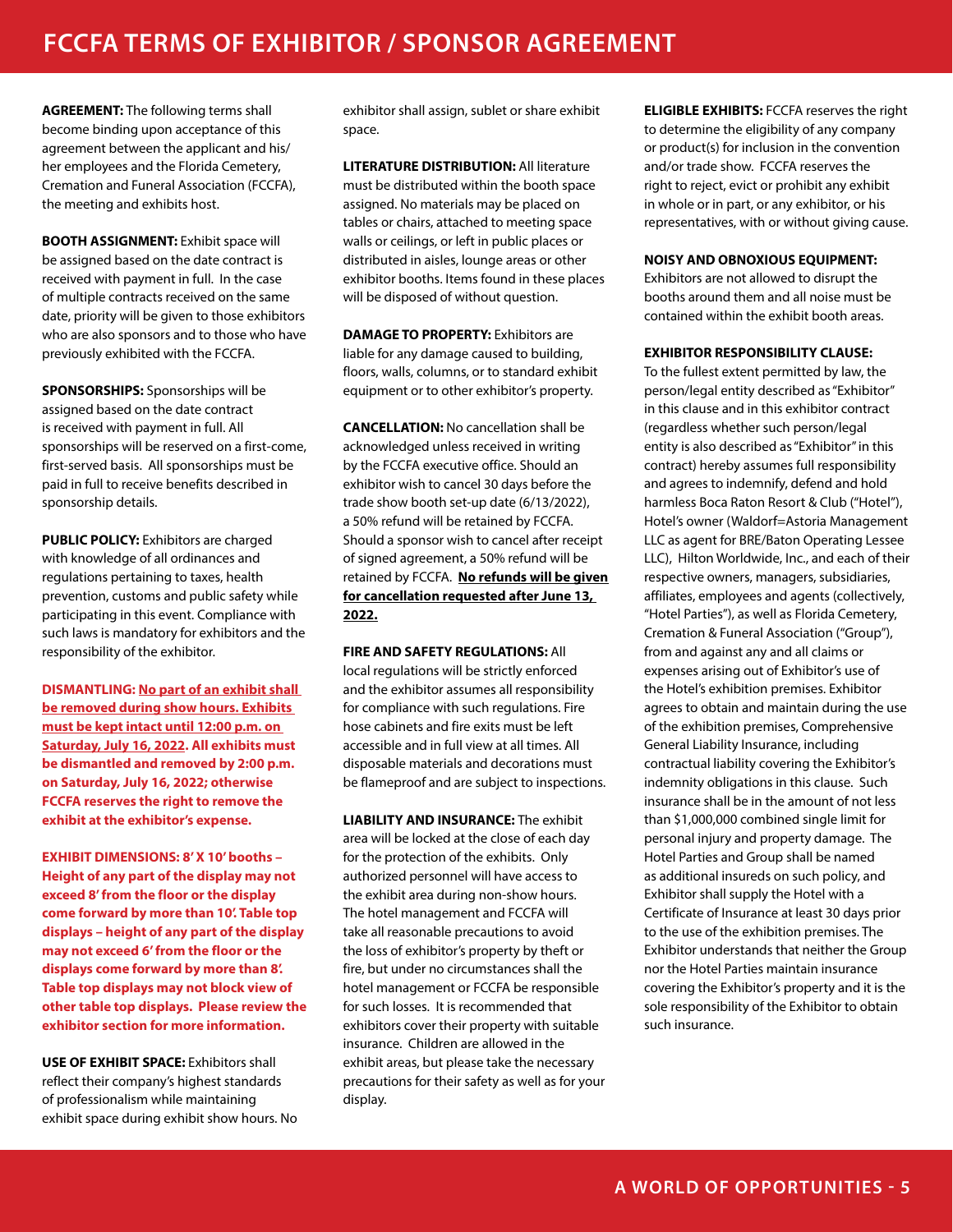



### **HYATT REGENCY COCONUT POINT RESORT & SPA 5001 Coconut Road Bonita Springs, FL 34134 www.coconutpoint.hyatt.com**

Located on 26 lush, tropical acres overlooking Estero Bay and the Gulf of Mexico in Bonita Springs, you will find a casual environment that invites limitless recreation and relaxation. With a championship golf course and world class spa on property, the Hyatt Regency Coconut Resort & Spa is the ideal Florida Gulf Coast destination for work or play. Set out for an unforgettable escape to the best of Bonita Springs and Southwest Florida.

#### **Hotel Reservations:**

Make your reservations directly with the Hyatt by calling **239.444.1234**. Please state you are with the FCCFA to receive the reduced rate of \$194 per room per night plus a \$5.00 resort fee. The resort fee includes: in-room high speed internet, 2 bottles of water daily, rock climbing wall, resort trolley transportation, complimentary self-parking, resort ferry to private secluded island, beach chairs, towels & umbrellas, resort activities and a 24-hour fitness center and golf bag storage. The Hyatt will only be able to offer this rate for rooms to the **FCCFA until Tuesday, June 21, 2022**.

*Note: The association can only reserve a certain number rooms at the discounted rate. Once the room block is sold out, even if that day is prior to the cutoff date, a higher prevailing room rate will apply. Make your reservations today!*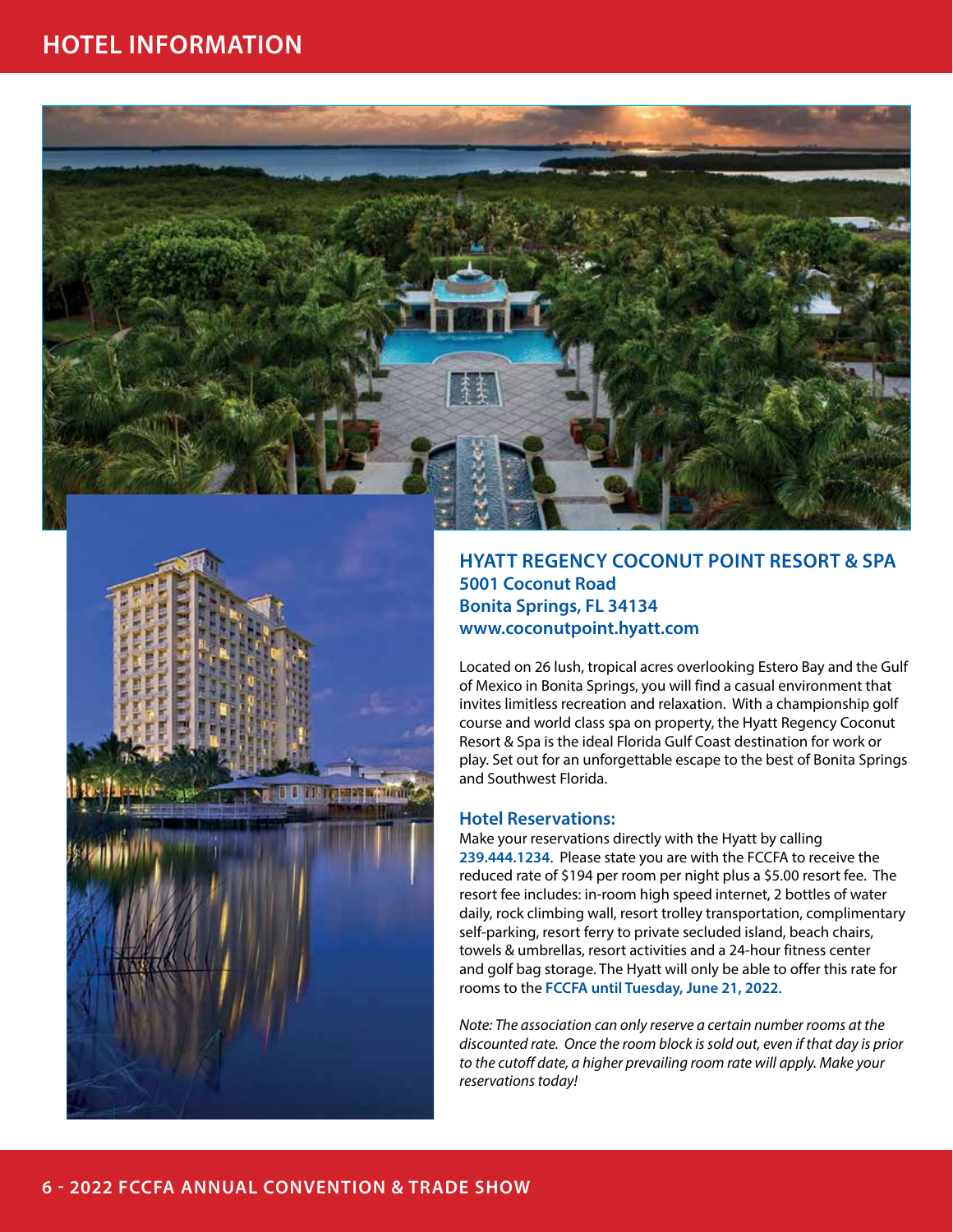## **2022 FCCFA CONVENTION EXHIBITOR / SPONSOR AGREEMENT**

#### **July 14 – 16, 2022 | Hyatt Regency Coconut Point | Bonita Springs, Florida**

*(Note: The pre-show contact will receive the exhibitor kit and other pre-show materials.)*

|                                                                                                                                                                                                                                                                                                                                                        | Please attach a description of your products and services, 50 words or less, to be used in Onsite Program Book.                                                                                      |                                                                                                                                                                                                                     |                                                                  |                                                                                                                                      |                          |                                                                                                                                                                         |
|--------------------------------------------------------------------------------------------------------------------------------------------------------------------------------------------------------------------------------------------------------------------------------------------------------------------------------------------------------|------------------------------------------------------------------------------------------------------------------------------------------------------------------------------------------------------|---------------------------------------------------------------------------------------------------------------------------------------------------------------------------------------------------------------------|------------------------------------------------------------------|--------------------------------------------------------------------------------------------------------------------------------------|--------------------------|-------------------------------------------------------------------------------------------------------------------------------------------------------------------------|
|                                                                                                                                                                                                                                                                                                                                                        | <b>EXHIBIT BOOTH &amp; TABLE TOP DISPLAY SELECTION</b><br>top display that is already assigned, FCCFA reserves the right to assign your company to the next best available booth/table top location. |                                                                                                                                                                                                                     |                                                                  |                                                                                                                                      |                          | Note: FCCFA will assign booth/table top display preferences to companies whose payment is received in full. If your company requests a booth/table                      |
|                                                                                                                                                                                                                                                                                                                                                        |                                                                                                                                                                                                      |                                                                                                                                                                                                                     |                                                                  |                                                                                                                                      |                          |                                                                                                                                                                         |
|                                                                                                                                                                                                                                                                                                                                                        |                                                                                                                                                                                                      |                                                                                                                                                                                                                     |                                                                  |                                                                                                                                      |                          |                                                                                                                                                                         |
|                                                                                                                                                                                                                                                                                                                                                        | <b>EXHIBIT BOOTH OPTIONS (Please check all that apply)</b>                                                                                                                                           |                                                                                                                                                                                                                     |                                                                  |                                                                                                                                      |                          |                                                                                                                                                                         |
|                                                                                                                                                                                                                                                                                                                                                        | Member                                                                                                                                                                                               | Non-Member                                                                                                                                                                                                          |                                                                  | Member                                                                                                                               | Non-Member               |                                                                                                                                                                         |
|                                                                                                                                                                                                                                                                                                                                                        | $-8 \times 10$ Booth $ -$ 5 \$995.00 $ -$ 5 \$1,250.00                                                                                                                                               |                                                                                                                                                                                                                     |                                                                  | Table Top Display 19975.00                                                                                                           | <del>EJ \$1,150.00</del> |                                                                                                                                                                         |
| <b>Board of Directors Meeting</b><br>Friday Lunch (5 available)<br>Friday PM Break<br>Friday Networking Reception (3 available)<br>Saturday Breakfast (4 available)<br>Saturday Reception (3 available)<br><b>CHARITY GOLF TOURNAMENT</b><br>Title Sponsor □ \$2,750.00<br>Closest to the Pin $\square$ \$250.00<br>Individual Registration □ \$175.00 | <b>SPONSORSHIP SELECTION</b> (Please check all that apply)<br>Thursday Welcome Reception (3 available)<br>Tee Signs □ \$150.00<br><b>Charity Golf Tournament Player Registration</b>                 | $\square$ \$500.00<br>$\Box$ \$2,000.00<br>$\Box$ \$2,000.00<br>$\Box$ \$1,000.00<br>$\square$ \$1,500.00<br>$\square$ \$1,750.00<br>$\square$ \$1,500.00<br>Drink Ticket Sponsor □ \$500.00<br>□ Team Registration | Hotel Key Cards<br>Attendee Lanyards<br>Longest Drive □ \$250.00 | Saturday Banquet Dinner (6 available)<br>Saturday Banquet Entertainment<br>Convention Keynote Speaker<br><b>Convention Tote Bags</b> |                          | $\square$ \$2,500.00<br>$\square$ \$1,500.00<br>$\Box$ \$5,000.00<br>$\square$ \$2,500.00<br>$\square$ \$2,500.00<br>$\square$ \$1,500.00<br>Event Sponsor □ \$1,000.00 |
|                                                                                                                                                                                                                                                                                                                                                        |                                                                                                                                                                                                      |                                                                                                                                                                                                                     |                                                                  |                                                                                                                                      |                          |                                                                                                                                                                         |
| <b>PAYMENT INFORMATION</b><br>□ Visa □ Master Card □ AMEX                                                                                                                                                                                                                                                                                              | <b>TOTAL PAYMENT DUE</b> (including sponsorship, booth space, and/or golf registration): \$<br>□ Check Enclosed (made payable to the Florida Cemetery Cremation and Funeral Association)             |                                                                                                                                                                                                                     |                                                                  |                                                                                                                                      |                          |                                                                                                                                                                         |
|                                                                                                                                                                                                                                                                                                                                                        |                                                                                                                                                                                                      |                                                                                                                                                                                                                     |                                                                  |                                                                                                                                      |                          |                                                                                                                                                                         |
|                                                                                                                                                                                                                                                                                                                                                        |                                                                                                                                                                                                      |                                                                                                                                                                                                                     |                                                                  |                                                                                                                                      |                          |                                                                                                                                                                         |
| <b>CONTRACT AGREEMENT</b>                                                                                                                                                                                                                                                                                                                              | to abide by the terms and conditions stated on page 5 in this agreement.                                                                                                                             |                                                                                                                                                                                                                     |                                                                  |                                                                                                                                      |                          | The authorized signer understands that this agreement becomes a contract when signed below and is accepted by FCCFA. The company then agrees                            |
|                                                                                                                                                                                                                                                                                                                                                        |                                                                                                                                                                                                      |                                                                                                                                                                                                                     |                                                                  |                                                                                                                                      |                          | <b>Date</b>                                                                                                                                                             |

*(NOTE: Your signature acknowledges compliance to the terms and conditions set forth in the Exhibitor/Sponsor Agreement.)*

**Please return along with payment to the Florida Cemetery Cremation & Funeral Association, 325 John Knox Rd, Ste L103, Tallahassee, FL 32303 or by fax to (850) 222-3019. For additional questions, please contact Elizabeth Lane at (800) 226-3332 or email at elane@executiveoffice.org**